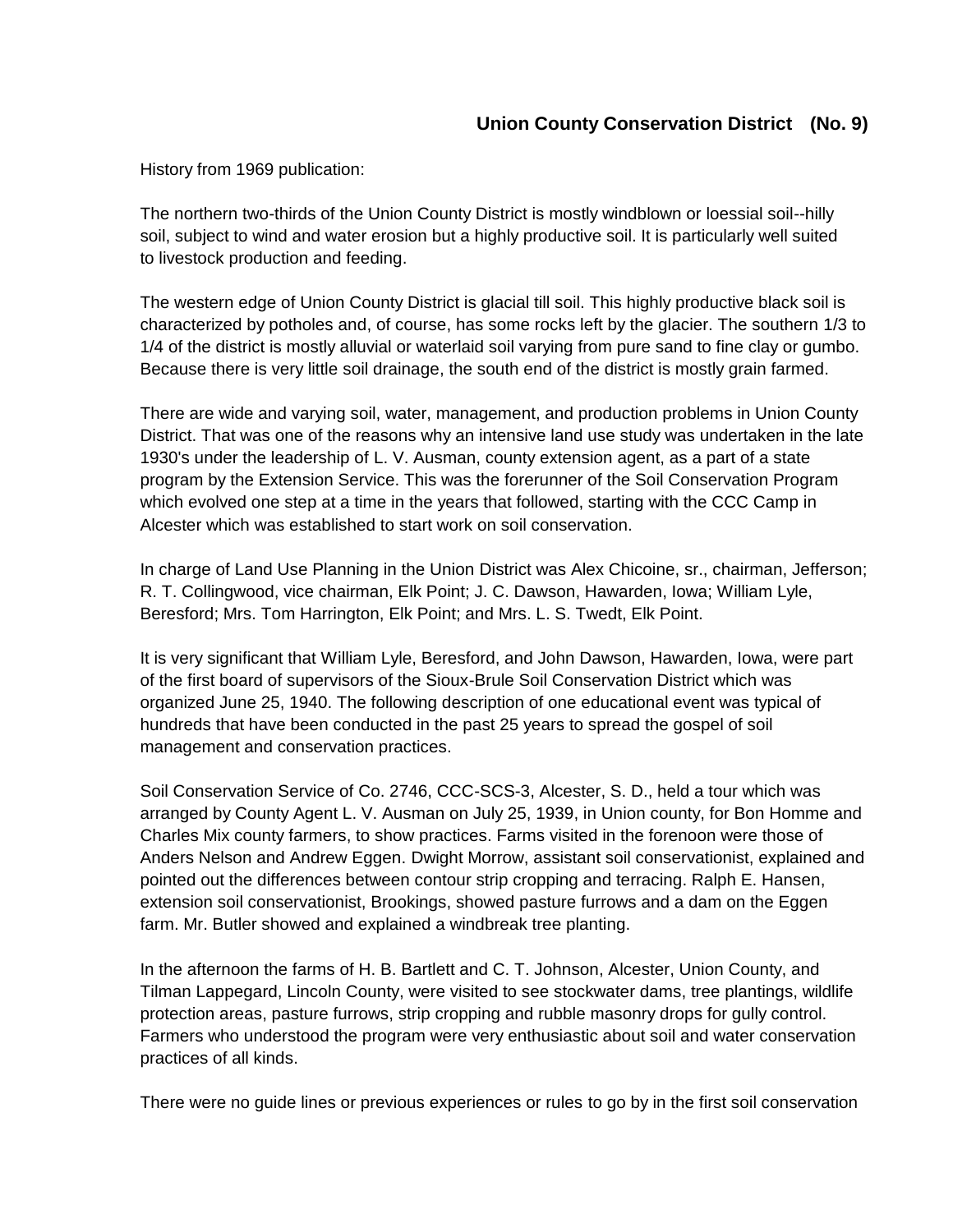programs. These all had to be worked out year by year by trial and error. Engineering procedures, adequate machinery, organization techniques, education, delineation of responsibilities, all had to be worked out slowly, a step at a time, beginning with the Civilian Conservation Corps (CCC), Alcester, South Dakota, in 1937, up to the present time. The work is now well organized in Union County Soil and Water Conservation District and assisted by the Soil Conservation Service which supplies two to five regular resident employees and several part-time men for special projects such as watersheds and drainage.

Community leaders active in promoting early soil conservation work were: Elvin Bjorklund, Soil Conservation Service, Alcester; Lee Stoutenburg, Akron, Iowa, member of the first board of supervisors(now deceased); E. F. McKellips, Alcester; Silas Thompson, Beresford; Earl L. Petersen, Beresford; Eric Erickson, Hawarden; Einar Anderson, Alcester; Elmer and Leonard Swanson, Hawarden; S. A. Nilson, Hawarden; E. A. Johnson, Hawarden; Matt Schmitz, Jefferson; and Frank Benton, Jefferson.

The original Sioux-Brule Soil Conservation District included 186,359 acres in the northern part of Union County which is hilly and subject to serious gullying and other water erosion on loess soil. It was in this area that the CCC Camp workers did their work prior to organization of the Soil Conservation District.

The first referendum was May 31, 1940; votes for the district - 496, votes against - 218. The Sioux-Brule Soil Conservation District was declared legally organized by the State Soil Conservation Committee on June 20, 1940.

The members of the first board of supervisors, elected June 25, 1940, were: Eric Erickson, Hawarden, Iowa; William M. Lyle, Burbank; Earl L. Peterson, Beresford; Lee Stoutenburg, Akron, Iowa; and J. C. Dawson, Hawarden, Iowa (appointed).

In 1942, an area in the Big Sioux and Missouri River bottoms in the southeast corner of the county, covering 46,968 acres, was added to the Conservation District. Then in 1946 another addition of 41,367 acres was added. With these two additions, the entire county was included in the Sioux-Brule Soil Conservation District. And in 1950, the name was changed to the Union County Soil Conservation District.

As the Conservation District became ready for operation, the supervisors developed their program with problems and procedures. The problems named were:

- Serious water erosion and gullying;
- Both wind and water erosion has damaged most soils;
- The west side of the area has pot holes;
- The south part of the district has poor drainage on the heavy soils;
- Very severe wind erosion on the sandy areas along the Missouri River;
- Flooding along all of the creeks and river bottoms.

The supervisors propose to attack these problems by the use of:

• Pasture furrows on sloping pastures;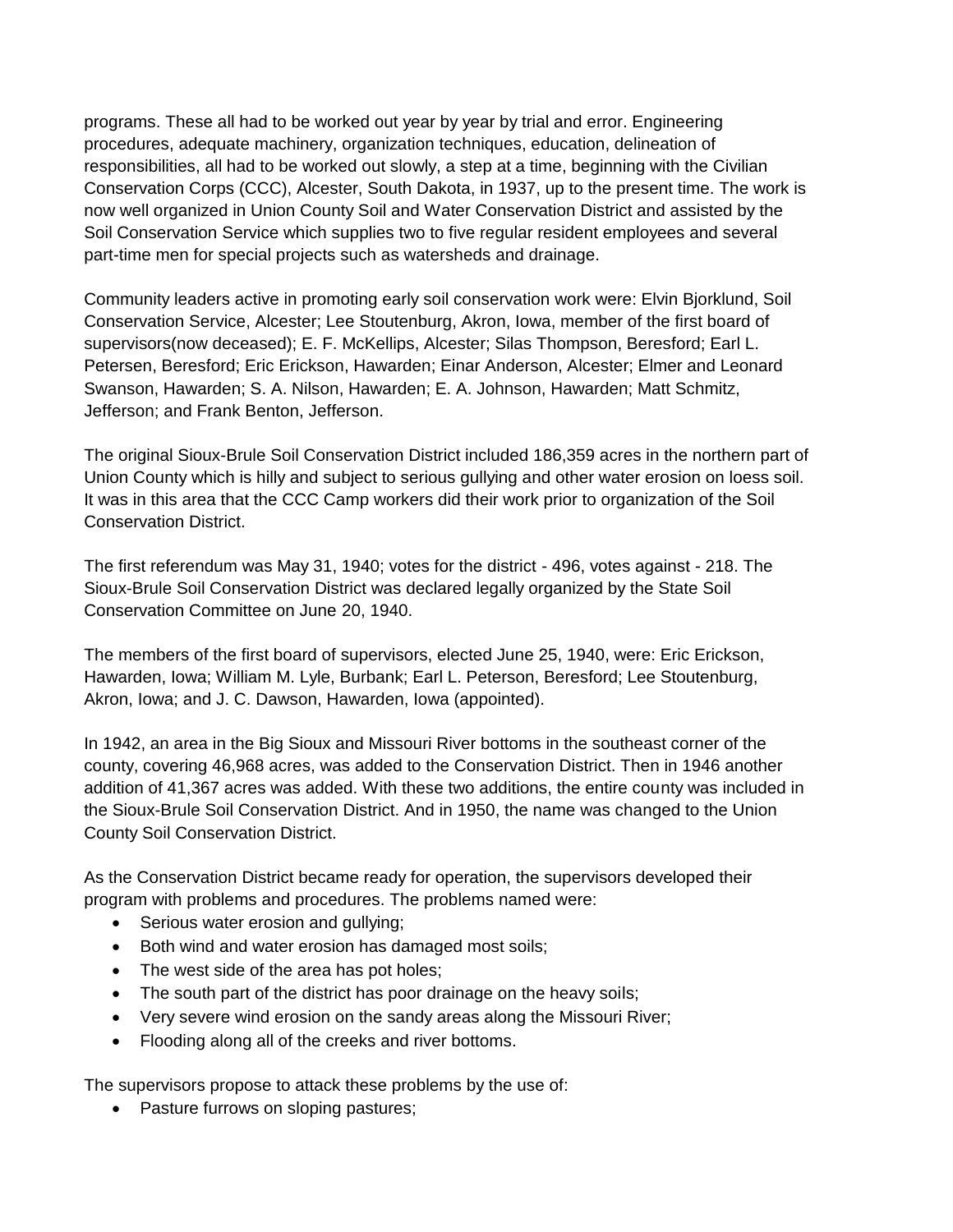- Terraces on crop and grass lands;
- Shape and grass the smaller gullies;
- Building diversion terraces to carry water away from the larger gullies;
- Strip cropping;
- More grass in rotations;
- Diversion dams and stock water dams;
- Shelterbelt and farmstead tree plantings.

At the close of 1965, the district accomplishments were:

| 611     | miles |
|---------|-------|
| 762     | acres |
| 3.232   | acres |
| 2,401   | acres |
| 98      | ponds |
| 148,555 | acres |
| 450     | acres |
| 8       | units |
|         |       |

Others who have served as supervisors previous to 1966 and the dates of election are:

| M. E. Schmitz - August 25, 1943         |  |
|-----------------------------------------|--|
| Frank E. Benton - March 16, 1944        |  |
| Osmond Twedt -September 26, 1946        |  |
| George E. Erickson, April 25, 1950      |  |
| Leonard E. Dailey -1952                 |  |
| Stanley R. Anderson - February 14, 1953 |  |
| S. A. Nilson - March 2, 1954            |  |

F. F. Kerr, Jr. -March 2, 1954 Herbert Bergdale -March 5, 1957 James Mansfield -March 5, 1957 Carl Blanchard -March 25, 1959 Donald W. Anderson -March 1960 Harold DeMers -March 6, 1962 Laurence Daugaard -March 1964

The 1969 supervisors are: Stanley R. Anderson, Akron Iowa; George Erickson, Beresford; Chuck Norby, Elk Point; Donald W. Anderson, Alcester; William Lyle, Jr; Beresford; and Victor Jensen, Beresford.

The conservation work done in the districts has resulted in the establishment of six watersheds, as follows: Scott Creek watershed in Union County; Green Creek watershed in Union County; Richland Creek watershed in Union County; Brule Creek watershed in Union and Lincoln counties; Union Creek-Sayles Creek; and Lower Big Sioux watershed.

Some other district accomplishments have been the:

- 1947 winning district in the south Dakota Soil and Moisture Conservation Program, GSDA
- 1954 and 1955 state winner, Goodyear Tire and Rubber Company Award
- 1955, 1960, and 1964 area winner, Sioux City Permanent Agriculture Program

Updated information provided in 2012: